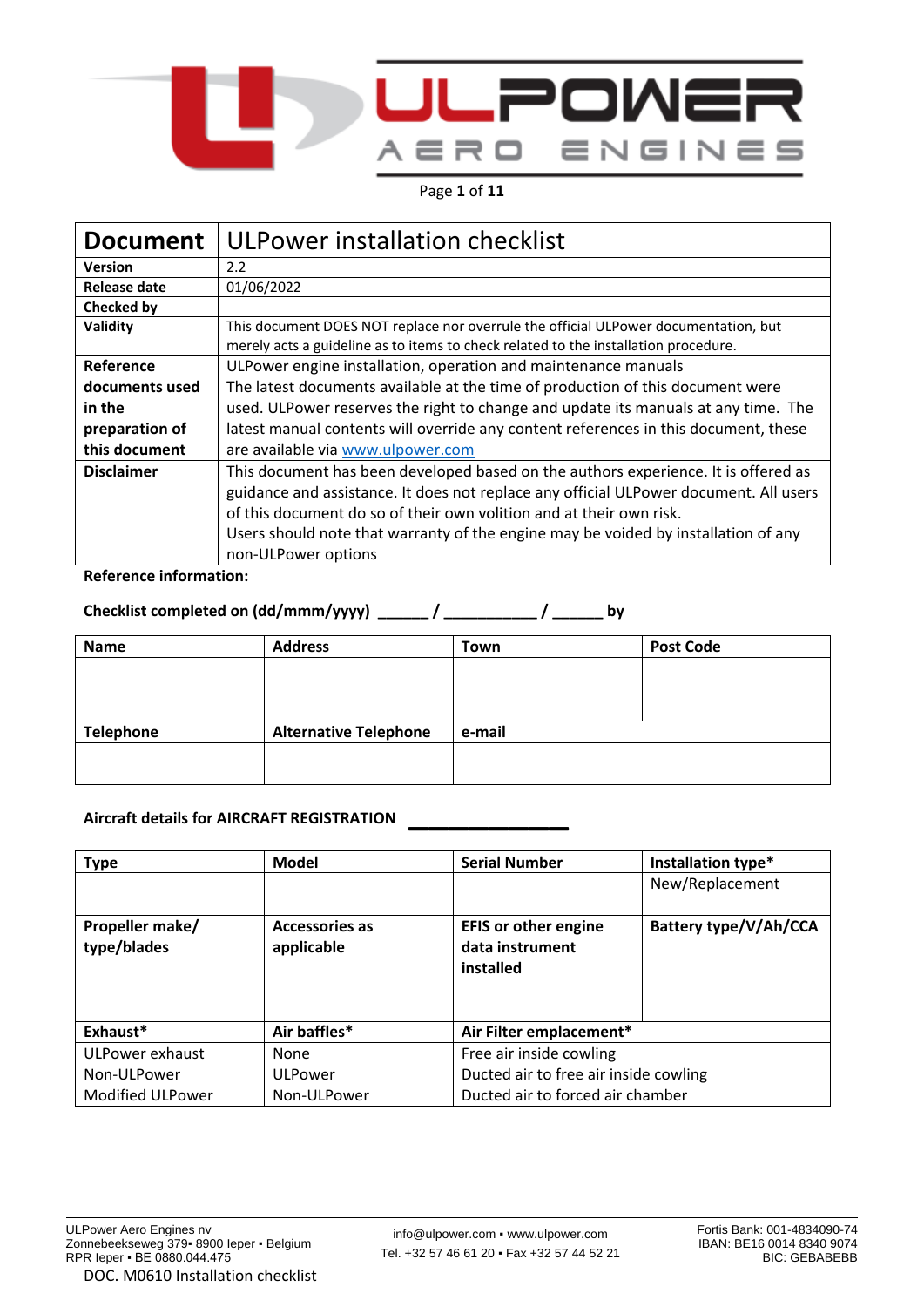

Page **2** of **11**

| Fuel Pumps*              | <b>Oil Radiator</b>      | <b>Oil Used</b>                                   | Fuel Tank(s) installed* |
|--------------------------|--------------------------|---------------------------------------------------|-------------------------|
| <b>ULPower single</b>    | <b>ULPower and mount</b> | Aeroshell 15W50                                   | Single                  |
| ULPower dual             | ULPower other mount      | Motul 300V 15W50                                  | Dual wing               |
| Other (detail)           | Other (detail)           | Other (detail)                                    | Actual number 3 tanks   |
| Header tank installed*   | Fuel return to*          | Additional senders fitted (qty if more than one)* |                         |
| Yes                      | Header                   | EGT                                               | <b>Fuel Pressure</b>    |
| (if yes capacity litres) | To feed tank             | <b>CHT</b>                                        | Oil Pressure            |
| <b>No</b>                | Other (detail)           |                                                   |                         |
|                          |                          |                                                   |                         |

#### **Engine Type/Options fitted to engine\***

| $2^{nd}$ ECU       | Fuel Pump Control Relay (FPCR) | Front engine mount plate |
|--------------------|--------------------------------|--------------------------|
| Swivel oil pick up | Forced cooling                 |                          |
| Aerobatic version  | Reverse Rotation (RR) version  |                          |
| .<br>___<br>.      |                                |                          |

\*Delete/modify as applicable to the installation

#### **Engine Data/Serial Numbers (where applicable) ENGINE TYPE**

| <b>Engine Serial #</b> | <b>ECU</b> serial # | <b>Propeller serial #</b> | <b>Governor serial #</b> |
|------------------------|---------------------|---------------------------|--------------------------|
|                        |                     |                           |                          |
|                        |                     |                           |                          |

### **Installation checklists:**

#### **Engine Physical and engine mounting**

| Physical appearance (check for damage to pushrod tubes, potential mishandling   |
|---------------------------------------------------------------------------------|
| during transport and installation). Note any anomalies                          |
| Engine mount securely connected to the engine and airframe in a manner suitable |
| for application                                                                 |
| Anti-vibration mounts fitted (with compression spacers if applicable)           |
| Suitable clearance from any mechanical damage during operation (e.g. rubbing/   |
| fretting)                                                                       |
| Check for sufficient oil                                                        |
| Check for appropriate baffle fitting                                            |
| Check all hoses and connections for signs of damage, poor fitting or abuse      |
| Stand back and look around the engine from all angles, including BELOW and      |
| above. Note any anomalies.                                                      |
| Move in and look over the engine at close quarters. Note any anomalies.         |
| Check throttle throw and free movement of cable connection at throttle body     |
| Check throttle cable is secure and has a 'flexible routing' (NOT straight!)     |
| Check coil and HT lead installation                                             |
| Check ECU security                                                              |
| Visual check of wiring                                                          |
| Fuel pump pre-filter(s) installed                                               |
| Fine filter installed between fuel pumps and engine                             |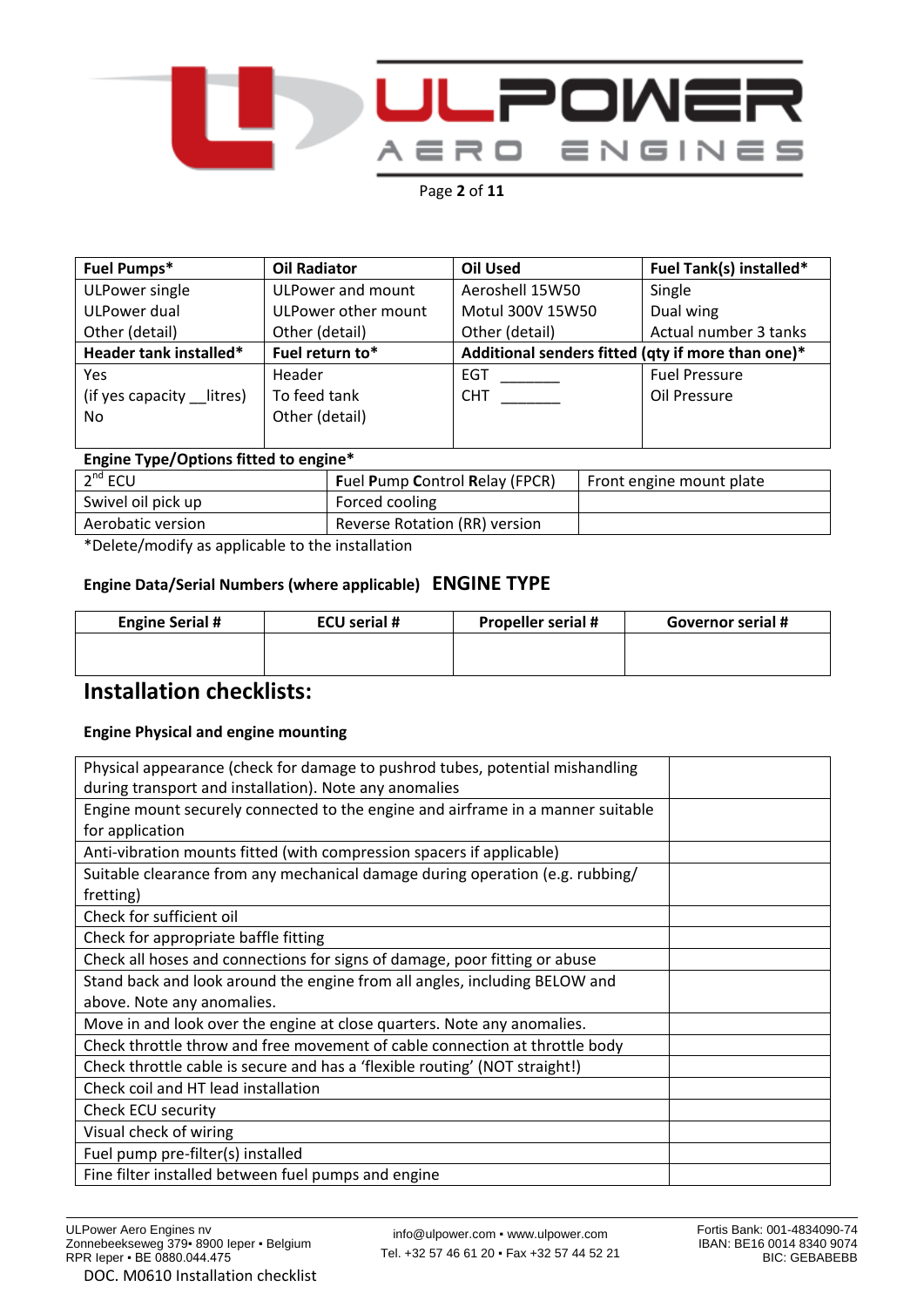

Page **3** of **11**

#### **Electrical Circuits/Wiring**

| For safety ensure that MASTER is OFF, ECU is OFF, FUEL PUMP(S) are OFF and that          |  |
|------------------------------------------------------------------------------------------|--|
| all possible other items are OFF before continuing.                                      |  |
| Are all wires, switches and other connections appropriate and in accordance with         |  |
| the manual/approvals/safety?                                                             |  |
| Is Battery 12V and has installation considered sustainability and cranking               |  |
| If the battery is Lithium, does it have Battery Management System?                       |  |
| Are battery cables appropriate dimensions, in line with latest recommendations?          |  |
| Is rectifier/regulator installed in a suitable 'cool' location (or ducted to keep cool). |  |
| Ideally mounted on a suitable 'heat sink'.                                               |  |
| Check all wiring is clear of moving parts (esp starter ring gear)                        |  |
| Are firewall transits suitably protected with glands, etc                                |  |
| Check mounting of the $ECU - If$ in the engine compartment it should be suitably         |  |
| located for protection from/away from heat and mechanical damage. It is normally         |  |
| mounted behind the firewall. The ECU must be isolated from the airframe                  |  |
| vibrations, electrical system and heat. Ensure that the rubber mounts are fitted         |  |
| and that the body of the ECU is protected from mechanical damage (consider               |  |
| vibration at startup, etc.).                                                             |  |
| Verify that both ECU connectors at the ECU are properly connected (if dual ECU           |  |
| check both)                                                                              |  |
| Check coils are secured and appropriately mounted. (ULP brackets on 4 cyl engine)        |  |
| Check that connections to coils from ECU are properly connected and secure               |  |
| Check all senders on the engine are connected and secure and unlikely to be              |  |
| affected by mechanical or vibration issues.                                              |  |
| Check that data ports (one per ECU connection loom) are secured and if connected         |  |
| protected from vibration and mechanical damage.                                          |  |
| Double check EGT senders with airframe/cowling/engine installation issues.               |  |
| Check ECU wiring to latest manual (suggest printout attached to this report)             |  |
| Engine frame ground wire installed, of a suitable section, with good continuity          |  |
| between engine block and airframe ground                                                 |  |
| <b>Check TPS (Throttle Position Sender)</b>                                              |  |

#### **Oil Circuit/Routing**

| Are all oil lines secure and protected from mechanical damage, including fretting?    |
|---------------------------------------------------------------------------------------|
| Check oil lines to cylinder heads                                                     |
| Confirm that oil level is between min/max                                             |
| Check for oil leaks and ensure that sump plug(s) is/are secure.                       |
| Check oil lines for kinks, obstructions and appropriate radii.                        |
| Ensure that oil cooler connectors are either both UP or one side UP. (avoid both      |
| DOWN to avoid air building up in the rad).                                            |
| Check oil thermostat and oil filter are secure and no leaks.                          |
| Check oil breather line to oil/air separator and return installation and lines do not |
| create traps                                                                          |

info@ulpower.com ▪ www.ulpower.com Tel. +32 57 46 61 20 ▪ Fax +32 57 44 52 21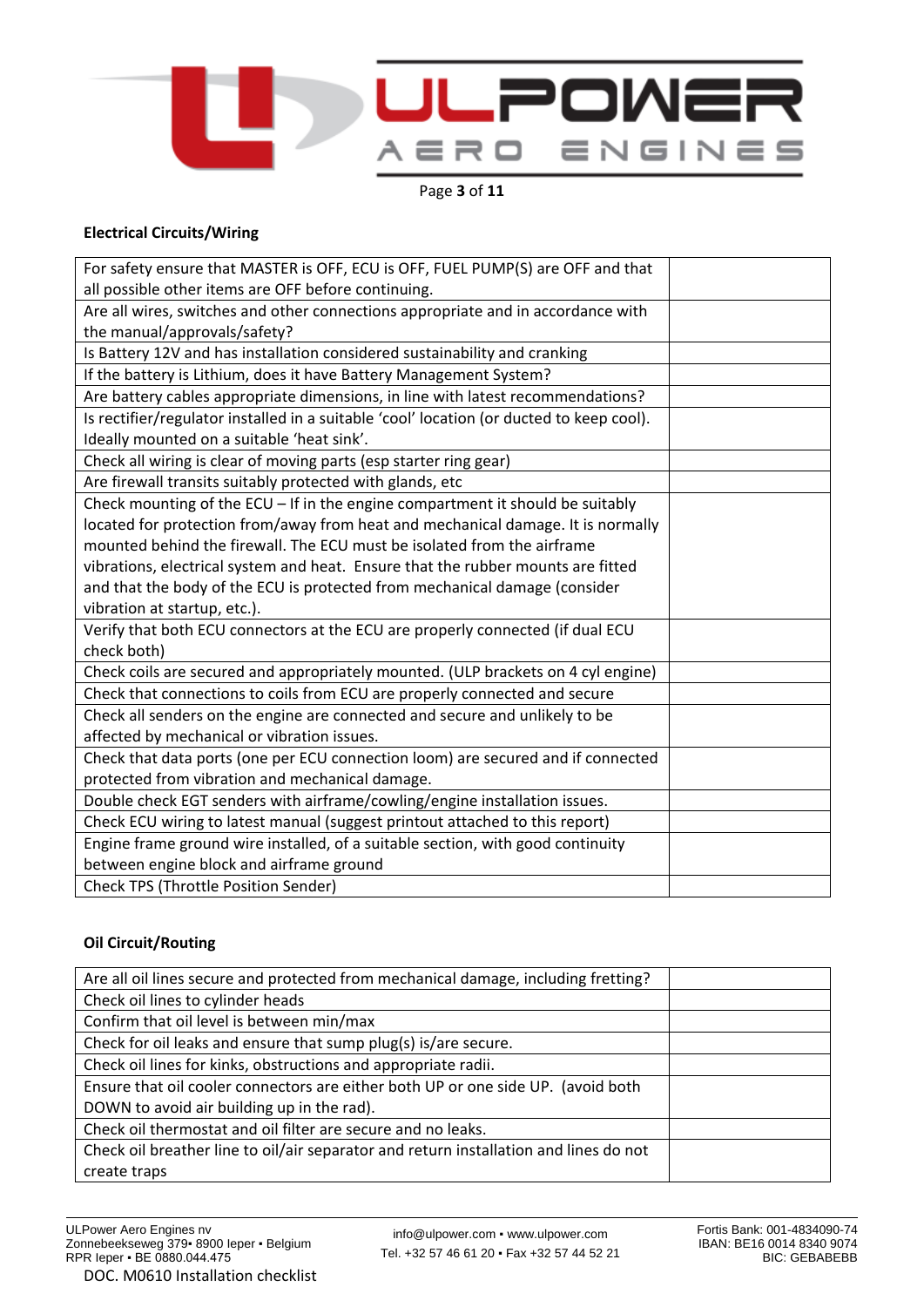# **\_POWER** U AERO ENGINES

Page **4** of **11**

| Oil/air separator is clear of heat and 'active air flow' to the breather point |  |
|--------------------------------------------------------------------------------|--|
| Double check the dipstick is returned and locked                               |  |
| Oil Radiator secure and isolated from vibration                                |  |

#### **Fuel Circuit/Routing**

| Have fuel lines been flushed post make up and pre-connection to engine?                |  |
|----------------------------------------------------------------------------------------|--|
| Are all fuel lines secure and protected from mechanical damage, including              |  |
| fretting?                                                                              |  |
| Are the fuel tank and all related fuel system material(s) suitable for the fuel being  |  |
| used?                                                                                  |  |
| IS the fuel supply line to the fuel pump at least 12mm ID (often 'blue line')?         |  |
| Are all connections suitable at the engine side (AN/JIC -6)                            |  |
| Are all supply lines connected?                                                        |  |
| Is the Fuel return line from engine at least 6mm I.D. (8mm suggested) (AN/JIC-6)?      |  |
| Is there a non-return valve fitted on the fuel return line to prevent fuel loss via a  |  |
| broken return line after shutdown IN THE CORRECT SENSE?                                |  |
| Check for pre-filters (100 micron) BEFORE the fuel pump(s). Check security of          |  |
| filters.                                                                               |  |
| Fine fuel filter (15 micron) installed after the fuel pump(s) and BEFORE the engine.   |  |
| Check security of filter.                                                              |  |
| Is there a fuel pressure sender installed between pumps and fine filter? (Optional)    |  |
| Is there a fuel pressure sender installed between filter and pressure regulator (if so |  |
| note if on filter or fuel rail)                                                        |  |
| Is there a warning to 'Wait for fuel pressure to subside before working on fuel rail'  |  |
| visible in the engine compartment?                                                     |  |
| Are all fuel fittings secure, protected from mechanical damage (e.g. fretting) and     |  |
| appropriate?                                                                           |  |
| If header tank is fitted, does it exceed 2litres?                                      |  |
| If dual tanks (without header) is the fuel selector duplex (ensures return of fuel to  |  |
| tank fuel is taken from)?                                                              |  |
| In all cases, is the fuel return such as to reduce immediate pick-up of 'hot and       |  |
| vapour rich' returned fuel?                                                            |  |
| Are fuel lines protected with fire-sleeve or other mechanical protection, where        |  |
| appropriate?                                                                           |  |
| Are fuel pumps fitted with fire-protection/mechanical protection cover (especially     |  |
| if fitted fire-wall forward)? [note this is not a ULP requirement]                     |  |
| Double-check firewall passage of fuel lines for security and protection                |  |
| Check pressure regulator line to the airbox is secured and without signs of damage     |  |
| Confirm that the return line CANNOT be 'shut off' or restricted                        |  |
| Is the fuel system compliant with the latest ULPower Installation manual?              |  |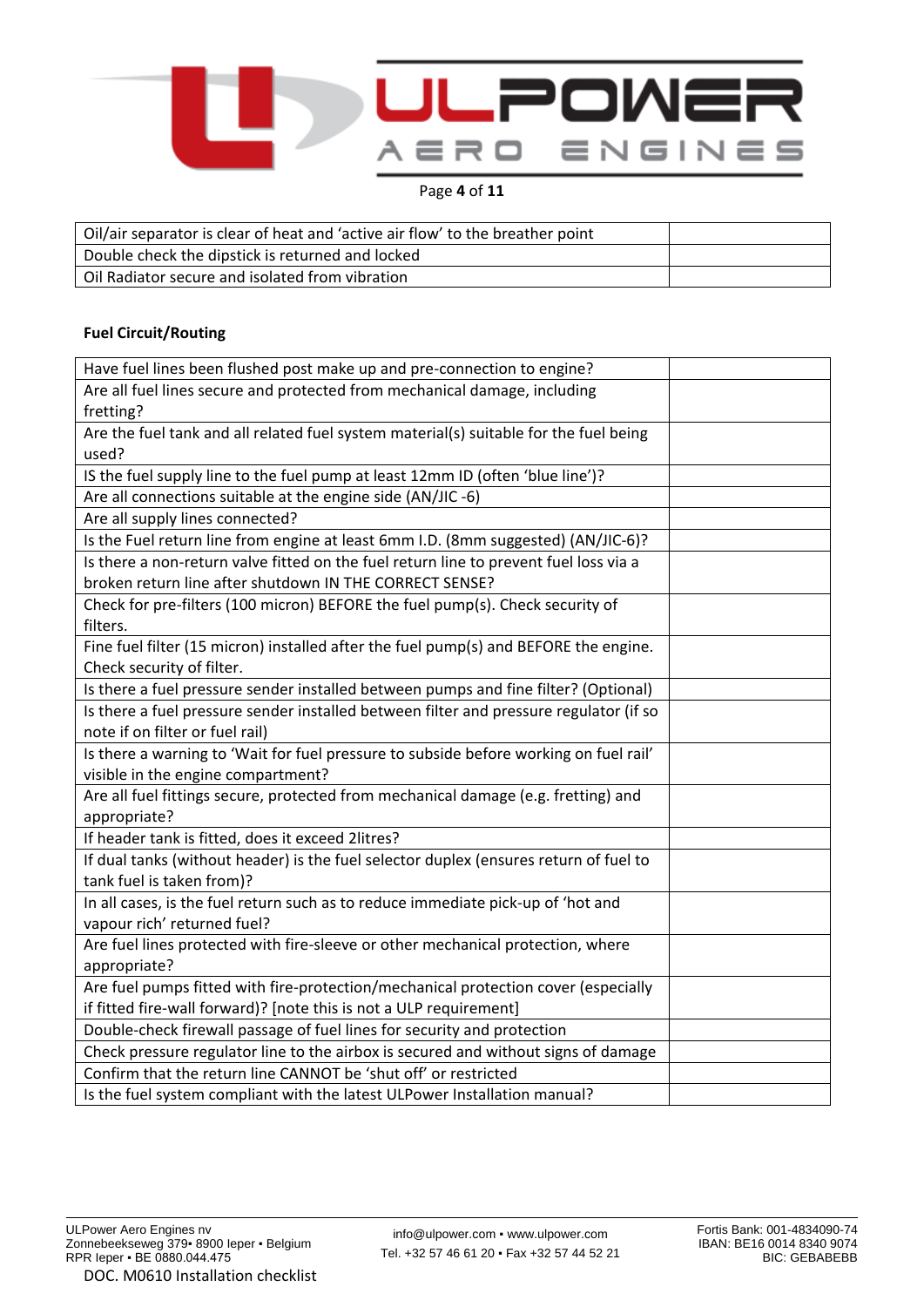

Page **5** of **11**

#### **Exhaust**

| Exhaust suitable for the engine?*                                               |  |
|---------------------------------------------------------------------------------|--|
| Is exhaust tail-pipe secured to reduce vibration and load?                      |  |
| Are the exhaust muffler brackets installed and secure? (drop down supports)*    |  |
| All EGTs at roughly the same distance from the cylinder head?                   |  |
| All EGTs are fitted with to ensure not 'pointed upwards'                        |  |
| All springs fitted and wire-locked as appropriate?                              |  |
| All manifold bolts tightened appropriately?                                     |  |
| All joints 'anti-seized'?                                                       |  |
| Heat protection present in areas where needed close to exhaust? (pay particular |  |
| attention to the engine mounting rubbers on lower mounts)                       |  |
| Are the exhaust gaskets fitted ?*                                               |  |

#### **Other**

| Is the ECU air pressure port routed to a suitable location? *                       |
|-------------------------------------------------------------------------------------|
| Are RAM-AIR ducts secure and appropriate?                                           |
| Auxiliary equipment installed and secured correctly                                 |
| All torque values declared as respected by builder (prop, engine, etc). Cross check |
| if at all unsure.                                                                   |
| If VP or CS prop, check installation of pick-ups for security and protection.       |
| Check cowling does not fret or rub on engine                                        |
| Check idle stop on engine is secured                                                |
| Is the ULP capacitor installed?                                                     |
| Are EGT senders fitted?                                                             |
| Are CHT senders fitted?                                                             |
| Have EGT/CHT senders been calibrated (checked when dipped in boiling water)         |

#### **LED installation and function**

| The ULPower engine ECU supports/Recommends the                    | Colour | Present | <b>Functioning</b> |
|-------------------------------------------------------------------|--------|---------|--------------------|
| following                                                         |        |         |                    |
| <b>ECU ON (normally GREEN)</b>                                    |        |         |                    |
| LOW-POWER to ECU (normally RED)                                   |        |         |                    |
| SENSOR FAULT (normally RED) (can be triggered by sensor disconn.) |        |         |                    |
| LEDs MAY be installed to note Fuel Pump 'on' (NB: both pumps      |        |         |                    |
| should not be on for extended periods - and should be placarded)  |        |         |                    |
| MAIN fuel pump (normally GREEN)                                   |        |         |                    |
| AUX fuel pump (normally GREEN)                                    |        |         |                    |

#### **\*Not applicable to turbo engines**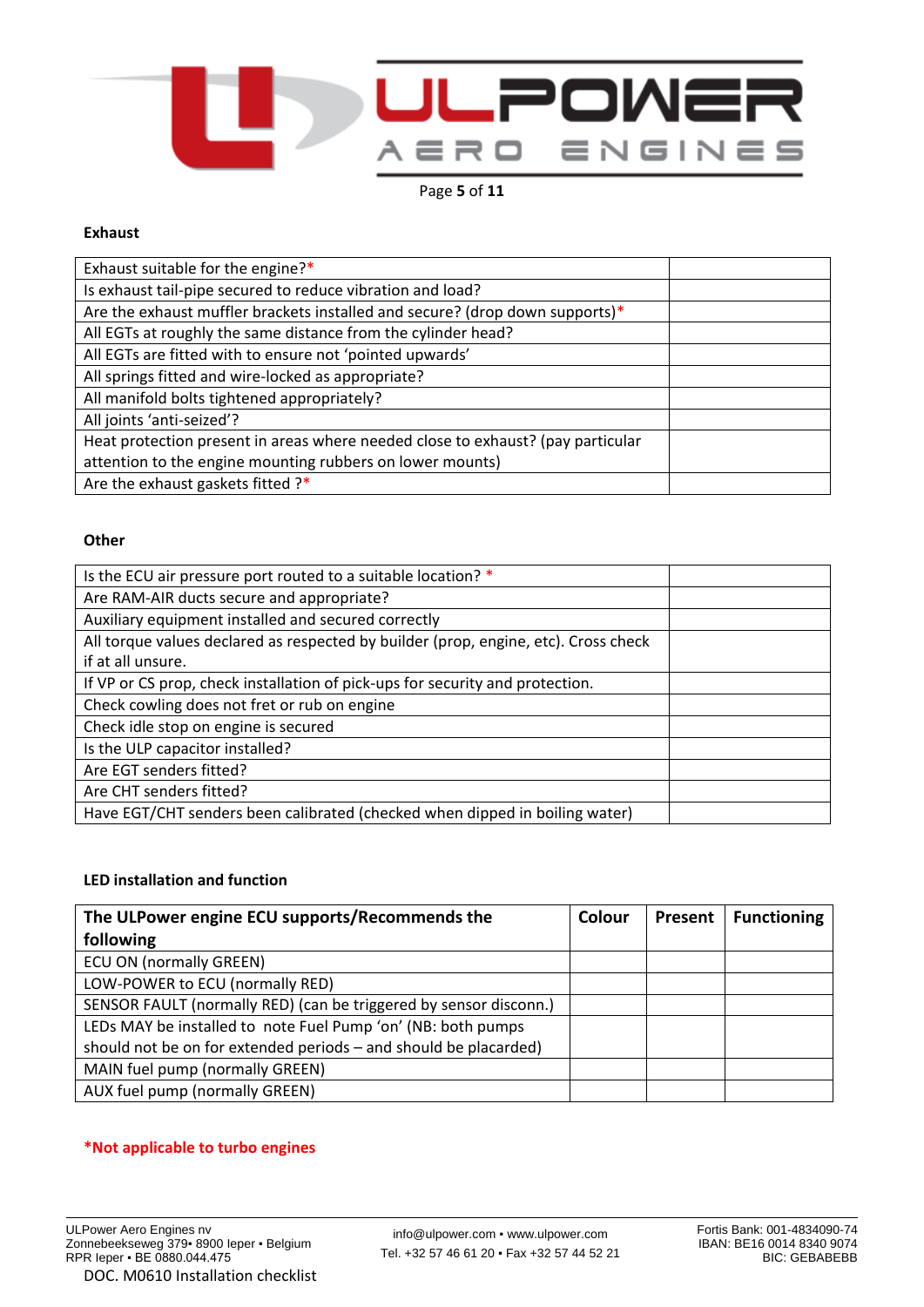

Page **6** of **11**

#### **For turbo – engines only**

| Check pneumatic connection : Turbo pressure to ECU (away from heat !)  |
|------------------------------------------------------------------------|
| Check pneumatic connection: Turbo pressure to Boost control valve      |
| Check pneumatic connection : Boost control valve to Wastegate          |
| All pneumatic + electric connections must be routed away from heat     |
| Filter wastegate not obstructed?                                       |
| Boost control valve electrically connected ?                           |
| Boost control valve venting (filter) to ambient air?                   |
| Heat protection in areas near turbocharger ?                           |
| Check connection induction system                                      |
| Suitable intercooler according to min. requirements ULPower ? (see IM) |
| Intercooler mounted with anti-vibration mounts?                        |
| Check if the turbo wheel spins freely.                                 |

**Other Comments**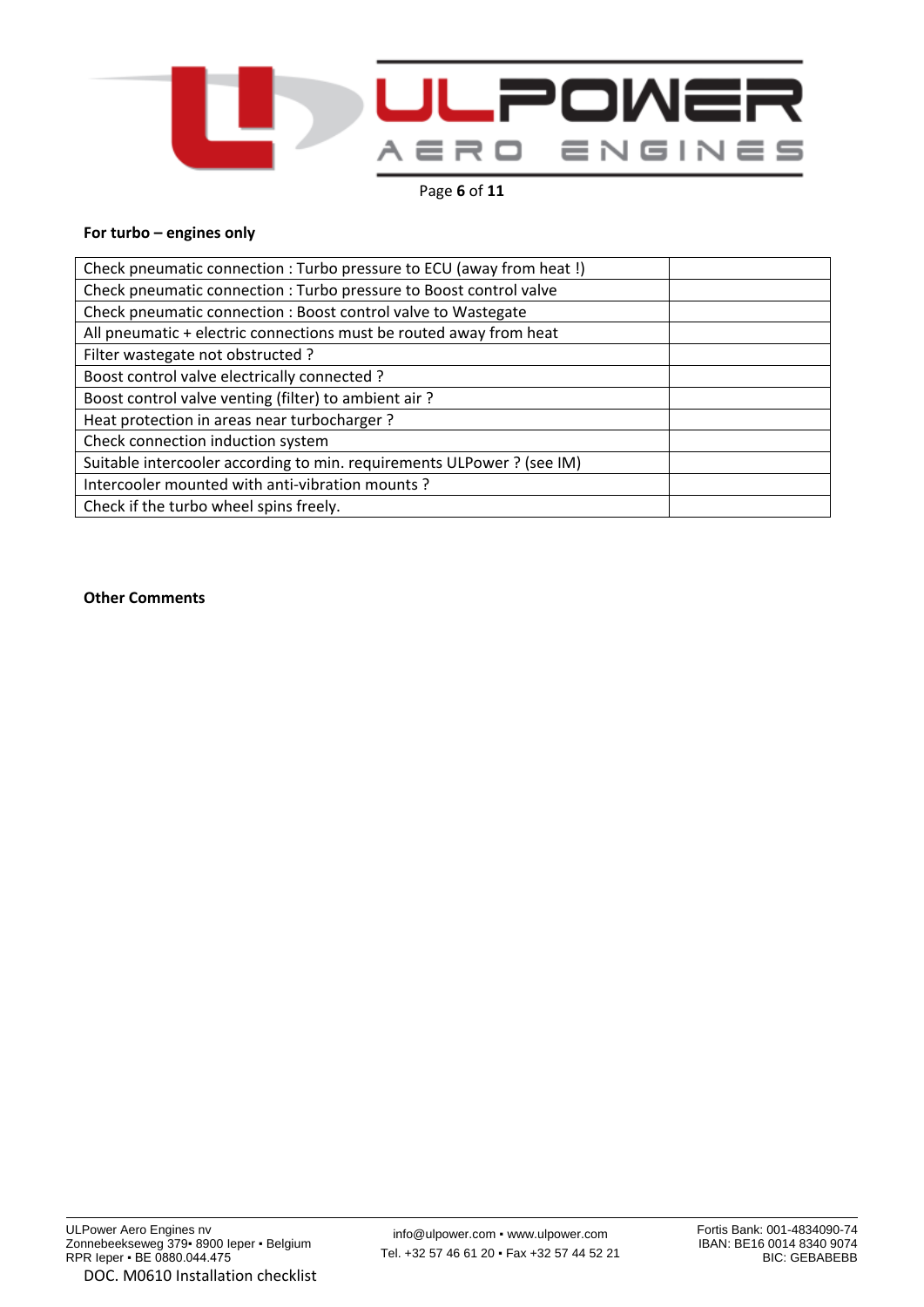

Page **7** of **11**

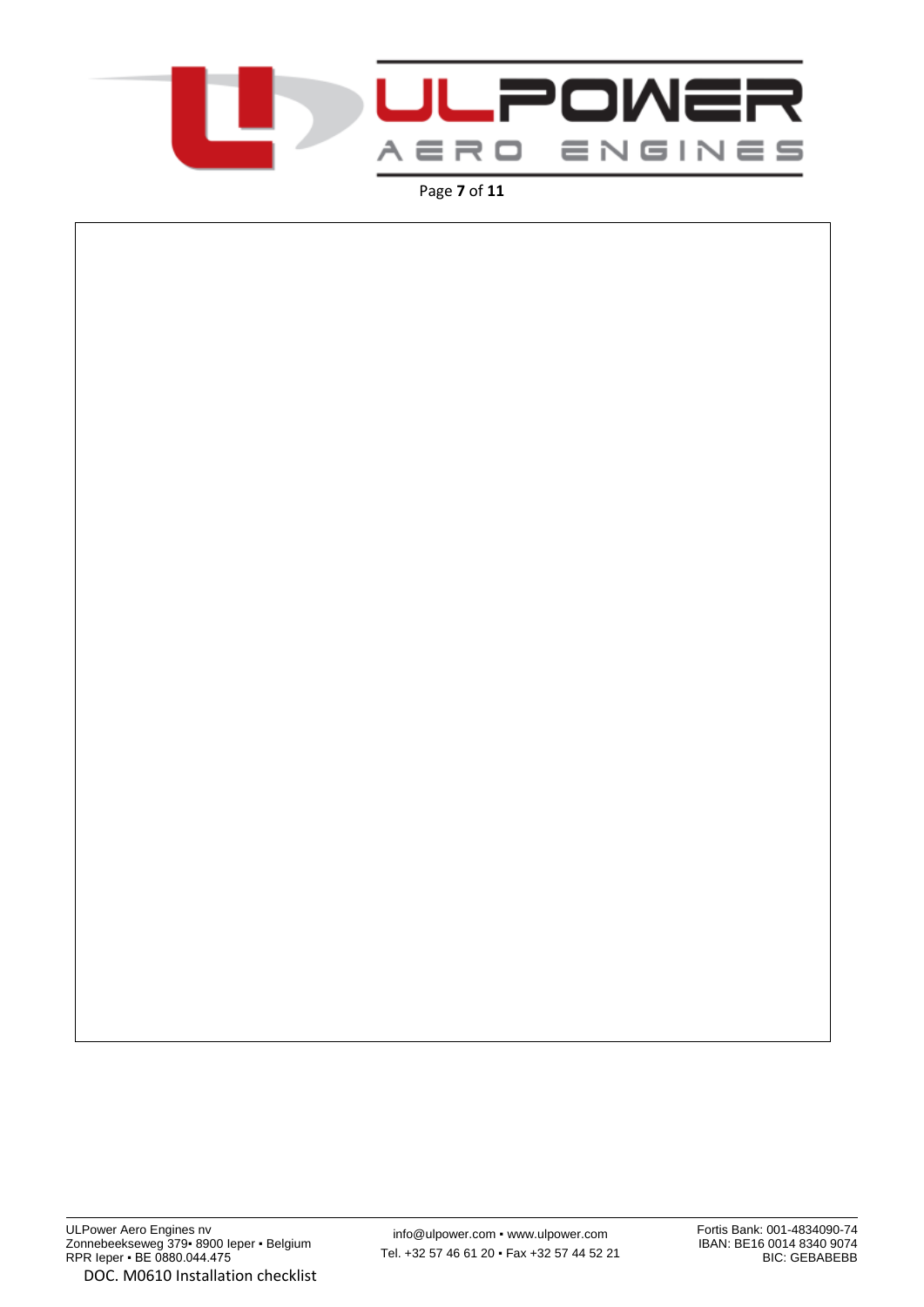

Page **8** of **11**

## **TEST RUN**

Prior to test running any engine, please ensure that all personnel are briefed on the procedure, and that the test run area is clear of FOD, personnel, animals and other risks. The aircraft should be suitably restrained from unintended movement (chocks, etc), in a suitable location, with a suitable fire extinguisher on hand, as well as material for clearing potential oil and fuel spillages. Emergency shutdown options for the ULPower engine range include switching off Ignition switches, switching off the ECU, switching off the fuel pumps and switching off the fuel tap, in order of speed of shut down potential. DO NOT TEST RUN THE ENGINE UNLESS A SUITABLE PROP IS INSTALLED AND YOU ARE SUITABLY TRAINED IN STARTING UP AND SHUTTING DOWN THE ULPower ENGINE AND ITS OPERATION.

#### **Pre-TEST RUN**

| IF available, connect a ULRead cable and computer running ULRead and carry out                                       |  |
|----------------------------------------------------------------------------------------------------------------------|--|
| parallel checks during at least part of the run.                                                                     |  |
| <b>CHECK ECU:</b>                                                                                                    |  |
| Check that ignition switches are OFF (ie 'closed circuit')                                                           |  |
| Check that fuel pump switches are OFF (ie 'open circuit')                                                            |  |
| Turn on Master power                                                                                                 |  |
| Turn on ECU - ECU LED lights should light up                                                                         |  |
| Switch off Master and ECU.                                                                                           |  |
|                                                                                                                      |  |
| <b>CHECK FUEL FLOW:</b>                                                                                              |  |
| With Master power OFF and all circuits OFF                                                                           |  |
| Remove the fuel connector from the RETURN side of the engine (after NRV if                                           |  |
| possible) and run to a suitable container to collect fuel (at least 5litres capacity)*                               |  |
| Switch Master to ON                                                                                                  |  |
| Switch MAIN fuel pump ON until fuel flows without bubbles                                                            |  |
| Turn OFF MAIN fuel pump, establishing fuel flow ceases.                                                              |  |
| Repeat procedure for AUX fuel pump                                                                                   |  |
| Proceed to measure fuel flow in litres over 1 minute from each of the fuel pumps                                     |  |
| individually, and both together, record in table below                                                               |  |
| Switch OFF fuel pumps and Master power                                                                               |  |
| $*$ NOTE: the fuel system UD TO the engine inlet MUST have been flushed before this eneration - see sheek list above |  |

\*NOTE: the fuel system UP TO the engine inlet MUST have been flushed before this operation – see check list above

| MAIN fuel pump fuel flow over 1 minute  |       | $1/min$   $X 60 =$ | 1/hr |
|-----------------------------------------|-------|--------------------|------|
| AUX fuel pump fuel flow over 1 minute   |       | $1/min$   $X 60 =$ | ı/hr |
| BOTH fuel pumps fuel flow over 1 minute | l/min | $X 60 =$           | ı/hr |

If returning collected fuel to tanks, filter prior to returning.

| Confirm fuel flow is equal to or exceeds 120 l/hr in all configurations       |  |
|-------------------------------------------------------------------------------|--|
| Fuel rail pressure must be min. 3 bar AND stable (engine OFF).                |  |
| Reconnect fuel line and cross check                                           |  |
| If possible, with the engine switched off (with both fuel pumps switched on), |  |

info@ulpower.com ▪ www.ulpower.com Tel. +32 57 46 61 20 ▪ Fax +32 57 44 52 21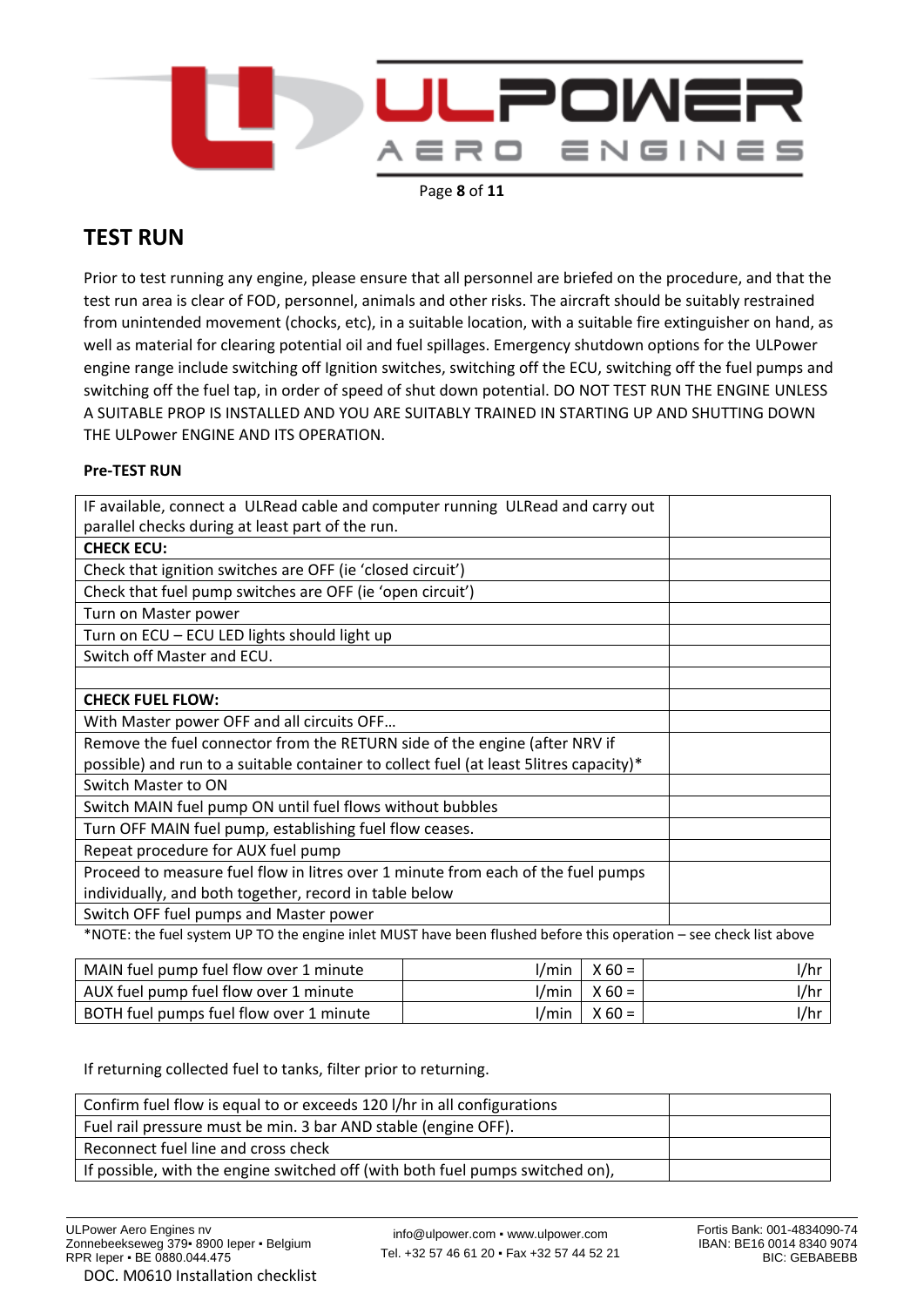# LPOWER Л AERO ENGINES

Page **9** of **11**

| measure the pressure on the output of the fuel pressure regulator (return line) $-$ it<br>must not exceed 1 bar (relative to ambient pressure). |
|-------------------------------------------------------------------------------------------------------------------------------------------------|
|                                                                                                                                                 |
| With the fuel system reconnected, switch ON the Master and Back-up power, and                                                                   |
| then ONE fuel pump. Allow the system to pressurize.                                                                                             |
| If Fuel pump control relay is fitted, check for 15 second pump shut off.                                                                        |
| Check all circuits for signs of leakage.                                                                                                        |
| Check that fuel is returning to tank of pick up (header or selected tank, change                                                                |
| selected tanks if necessary to confirm appropriate return.                                                                                      |
| Switch OFF fuel pump, Back-up power and Master                                                                                                  |
| Make a final check for fuel/oil leaks before proceeding.                                                                                        |
| With the propeller area clear, all loose items secured and with appropriate briefing                                                            |
| of all concerned, ensure that the aircraft is in a 'ready to start' configuration.                                                              |
| FOR TURBO ENGINES ONLY : check if the turbo wheel spins freely - if not add                                                                     |
| some lubricant (see maintenance manual                                                                                                          |

#### **TEST RUN**

|    | Start up procedure: after appropriate pre-start checks (Throttle full and free, Trim |  |
|----|--------------------------------------------------------------------------------------|--|
|    | set to T/O, Fuel on and to the correct tank, flaps full free movement, symmetrical,  |  |
|    | and away, full and free on all controls in all directions, gyros and gauges in good  |  |
|    | condition, hatches and harness, clearances as required, comms as required, safety    |  |
|    | lookout, security x-check, etc - or as appropriate, proceed as follows (unless       |  |
|    | indicated otherwise in the POH)                                                      |  |
| 1. | Master ON                                                                            |  |
|    | 2. Relevant power on to enable EMU/EFIS (to be able to monitor engine)               |  |
| 3. | EMU ON (wait for it to boot)                                                         |  |
|    | 4. ECU ON (LED witness)                                                              |  |
| 5. | IGNITION switch ON FOR INGITION COIL 1 ONLY (Coil 2 OFF)                             |  |
| 6. | MAIN FUEL PUMP ON (it should energize, and off in 15 seconds if Fuel                 |  |
|    | Pump relay is fitted)                                                                |  |
| 7. | Simultaneously, listen for fuel pump to energize, pressure to build and              |  |
|    | stabilize, possibly hearing return fuel to the tank                                  |  |
|    | 8. Final look out, and Shout CLEAR as appropriate                                    |  |
|    | 9. Set throttle to idle + 10%                                                        |  |
|    | 10. Press START (max 5 seconds, if necessary wait 15 seconds then retry)             |  |
|    | 11. Set to approx. 1200 rpm                                                          |  |
|    | 12. Check oil pressure – if not present/rising in 5 secs shut down immediately       |  |
|    | 13. Check Fuel Pressure (2.4 to 3.8 bar)                                             |  |
|    | 14. Monitor engine and if possible note the electrical output                        |  |
|    | 15. Check all temps and pressures - if out of range SHUT DOWN                        |  |
|    | 16. Repeat above steps with ignition coil 2 ON, ignition coil 2 OFF                  |  |
|    | 17. Repeat again with both coils (1 +2) ON.                                          |  |
|    |                                                                                      |  |
|    |                                                                                      |  |
|    |                                                                                      |  |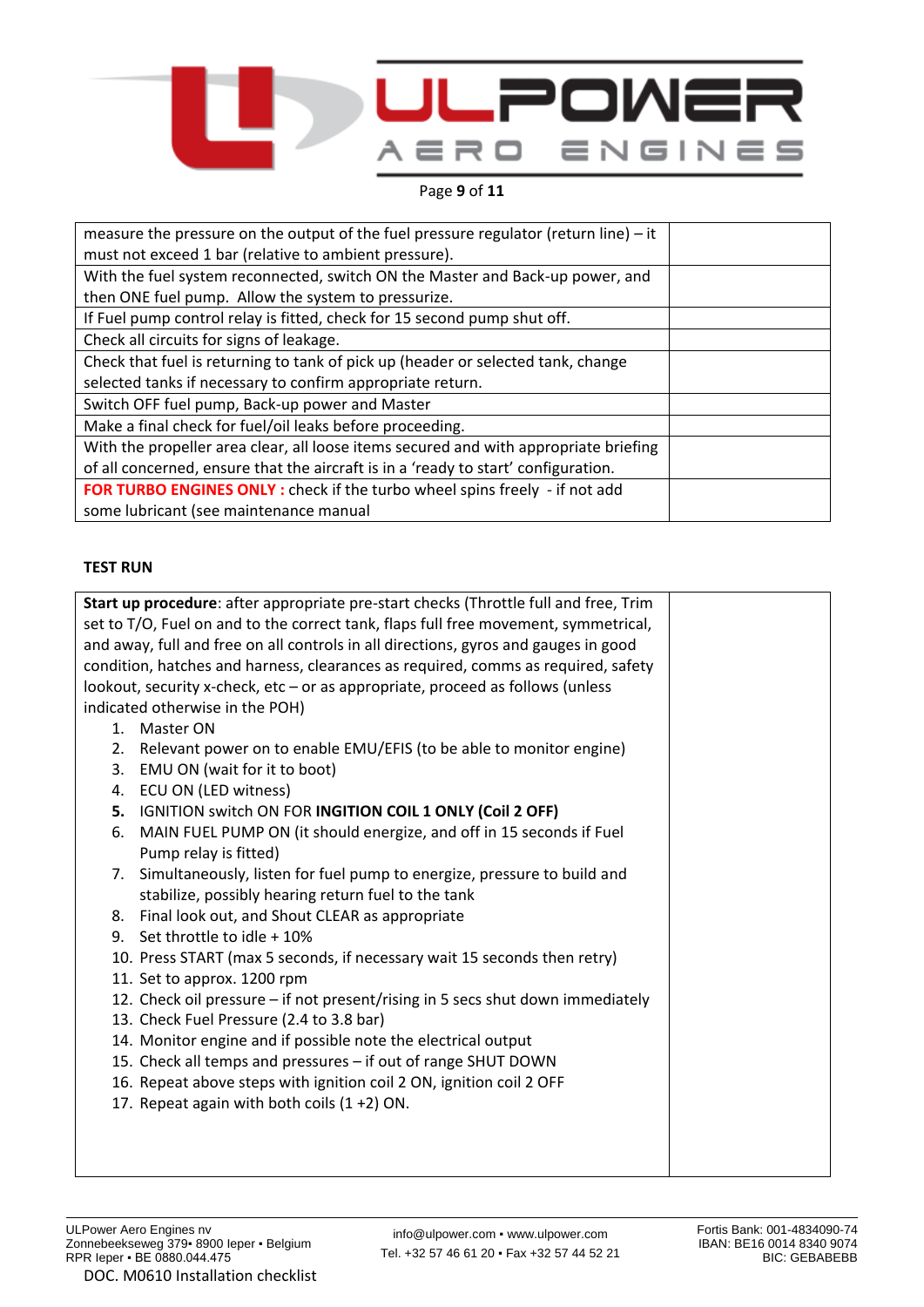

Page **10** of **11**

|             | IGNITION AND PUMPS CHECK - this replaces Mag checks on this type of engine.        |  |
|-------------|------------------------------------------------------------------------------------|--|
|             | NOTE there are no magnetos, and there is NO mixture control, it is managed         |  |
|             | automatically by the ECU.                                                          |  |
|             | With the engine warm, and engine running smoothly at around 1,500 rpm and          |  |
|             | both ignition coils ON, there should be no warning lights or other out of range    |  |
| conditions. |                                                                                    |  |
|             | 1. Switch OFF one of the ignition switches and check/note rpm drop                 |  |
| 2.          | After a few seconds, switch back to ON. Max. 5% drop of RPM.                       |  |
| 3.          | Switch OFF the second ignition switch and check/note rpm drop. Max. 5%             |  |
|             | drop of RPM. Switch back to ON.                                                    |  |
| 4.          | Switch ON the AUX fuel pump, ensuring that there is no noticeable                  |  |
|             | difference in engine output (if there is, there may be a fuel                      |  |
|             | pressure/volume issue)                                                             |  |
| 5.          | Allow the engine to run on both pumps for around thirty seconds                    |  |
| 6.          | Switch OFF the MAIN fuel pump, ensuring that there is no noticeable                |  |
|             | difference in engine output (if there is, there may be a fuel                      |  |
|             | pressure/volume issue)                                                             |  |
|             | 7. Switch ON the MAIN fuel pump and switch OFF the AUX fuel pump.                  |  |
|             | The above is for ground checking and is not a complete 'flight-check',             |  |
|             | albeit the basis thereof. Refer to the POH for more details.                       |  |
|             | Without increasing engine revs over 1,500, and having run the engine for around    |  |
|             | 5 minutes, shut down the engine                                                    |  |
|             | Shutting down procedure option B                                                   |  |
|             | 1. Idle (approx. 850 rpm) the engine                                               |  |
|             | 2. Switch off unnecessary electronics                                              |  |
|             | 3. Switch off ECU - engine should stop immediately.                                |  |
|             | NB IF FCPR is fitted to running fuel pump it should shut off also.                 |  |
| 4.          | Switch off fuel pump(s) switch(es)                                                 |  |
|             | 5. Switch off master, etc.                                                         |  |
|             |                                                                                    |  |
|             | CHECK ALL SYSTEMS - especially for oil/fuel leaks and items coming                 |  |
|             | loose/vibrating/fretting etc.                                                      |  |
|             | IF all is good, you may start the engine up again. It should start much easier the |  |
|             | second time (warm).                                                                |  |